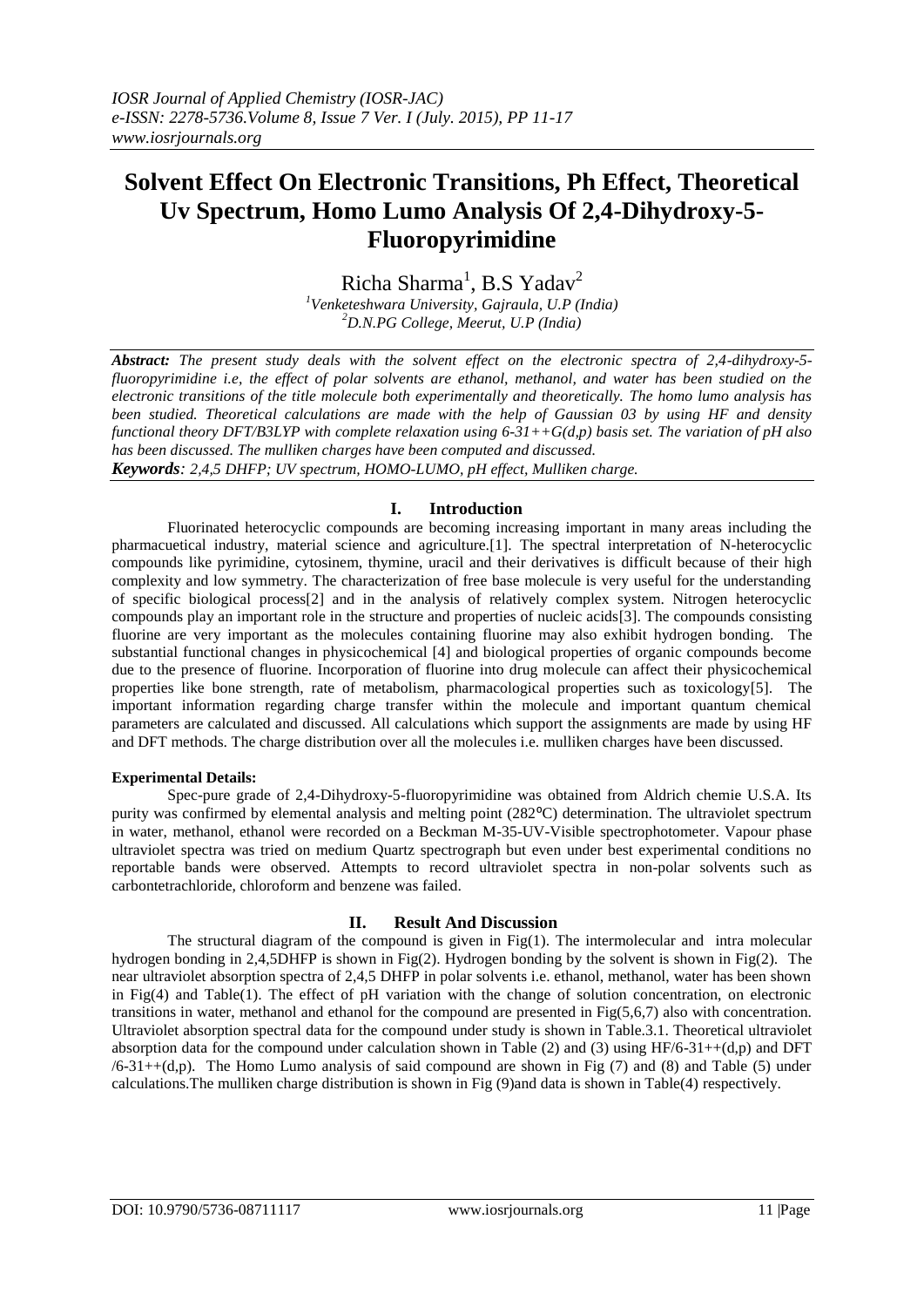

 **Fig1: Molecular structure of 2,4-dihydroxy-5-fluoropyrimidine**

# **Effect of solvents on electronic transitions of 2,4,5 DHFP**

Whenever a substituent (either acidic and basic) such as  $-OH$ , -SH and  $-NH<sub>2</sub>$  etc is present in nitrogen heterocyclic acid base and tautomeric equilibria are likely to occur in dilute solution which may cause a shift in the n- $\pi^*$  and  $\pi$ - $\pi^*$  transitions. The polar solvents and those which can form hydrogen bonds tend to interact electrostatically with various chromophores[6]. This changesis due to the charge distribution in the molecule and result in increased delocalization. For  $\pi$ - $\pi$ <sup>\*</sup> transitions both the ground and excited states are stabilished and absorption towards longer wavelengths[7]. For n-π\* transitions, the ground state in hydrogen bonding involves only one electron of lone pair, the other having been promoted to an upper energy level. The hypsochromic shift with increasing solvent polarity i.e.ethanol→methanol→water is a useful means of recognising n-π<sup>\*</sup> transitions. During the present study also n- $\pi$ <sup>\*</sup> transition and  $\pi$ - $\pi$ <sup>\*</sup> transition both are blue shifted with increasing solvent polarity.

In the title compound hydrogen bonding by the solvent is formed. The fluorine acts as a proton acceptor[8], and electronic interactions between the lone pair of electrons of the fluorine group and electrons of the ring is decreased, leading to a hypsochromic shift[9].This possibility is arise due to the decrease in electron density on the atom. The greater effective size of the group may result in twisting it out of plane of the aromatic ring[10]. It is evident that the greater the possibility of hydrogen bonding by the solvent, the greater the hypsochromic shift or vice versa. Thus increasing dielectric constant of solvent, which increases the ionising potentiality [11]of the solute molecules. However, solvation may also be partly due to hydrogen bonding of the solvent [12]. This results that hypsochromic shift observed in the title compound on going from ethanol to water. After correlation of experimental and theoretical data we find that theoretical calculated wavelengths are approximately as same as experimental values.

# **Effect of pH**

According to Mason et al. [13]With a decrease in acid concentration or with an increase in pH a bathochromic shift occurs in quinolines. Lord and Thomson[14] also reported a definite bathochromic shift in aqueous solutions with increasing solution of pH of uracil and adenine derivatives. In the title compound a decrease in solution concentration in water, methanol and ethanol, causes an increase in pH, resulting in a bathochromic shift which is apparent from Fig.

As suggested by Cumper et al[15] when hydrogen bonding by the solvent dominates over that by the solute, there is a hypsochromic shift so that it results there will be a smaller bathochromic shift in those solvents in which there is a greater possibility of hydrogen bonding by the solvent. Due to the high polarity and Protic nature of water[16]. There is a greater possibility of hydrogen bonding in water as compared with ethanol and methanol. In the case of the said compound a decrease of solution concentration produces a greater bathochromic shift in methanol and ethanol when compared with the water as increase in pH.

# **HOMO LUMO Analysis**

The highest occupied molecular orbital(HOMO) acts as an electron donor while the lowest unoccupied molecular orbital(LUMO) acts as an electron acceptor. To exemplify the chemical reactivity and kinetic stability of the molecules, the homo lumo analysis has been made. The energy gap of homo lumo explains the eventual charge transfer interaction[17] within the molecule, which is also very important for the biological activity[18] of the molecule. The global softness and hardness of compound indicates increases and decreases the movement of the system towards a more or less stable configuration[19,20]. The large energy gap implies the high stability of the compound while small energy gap indicates the low stability of the compound[21]. In the title compound the global softness is more in DFT than HF.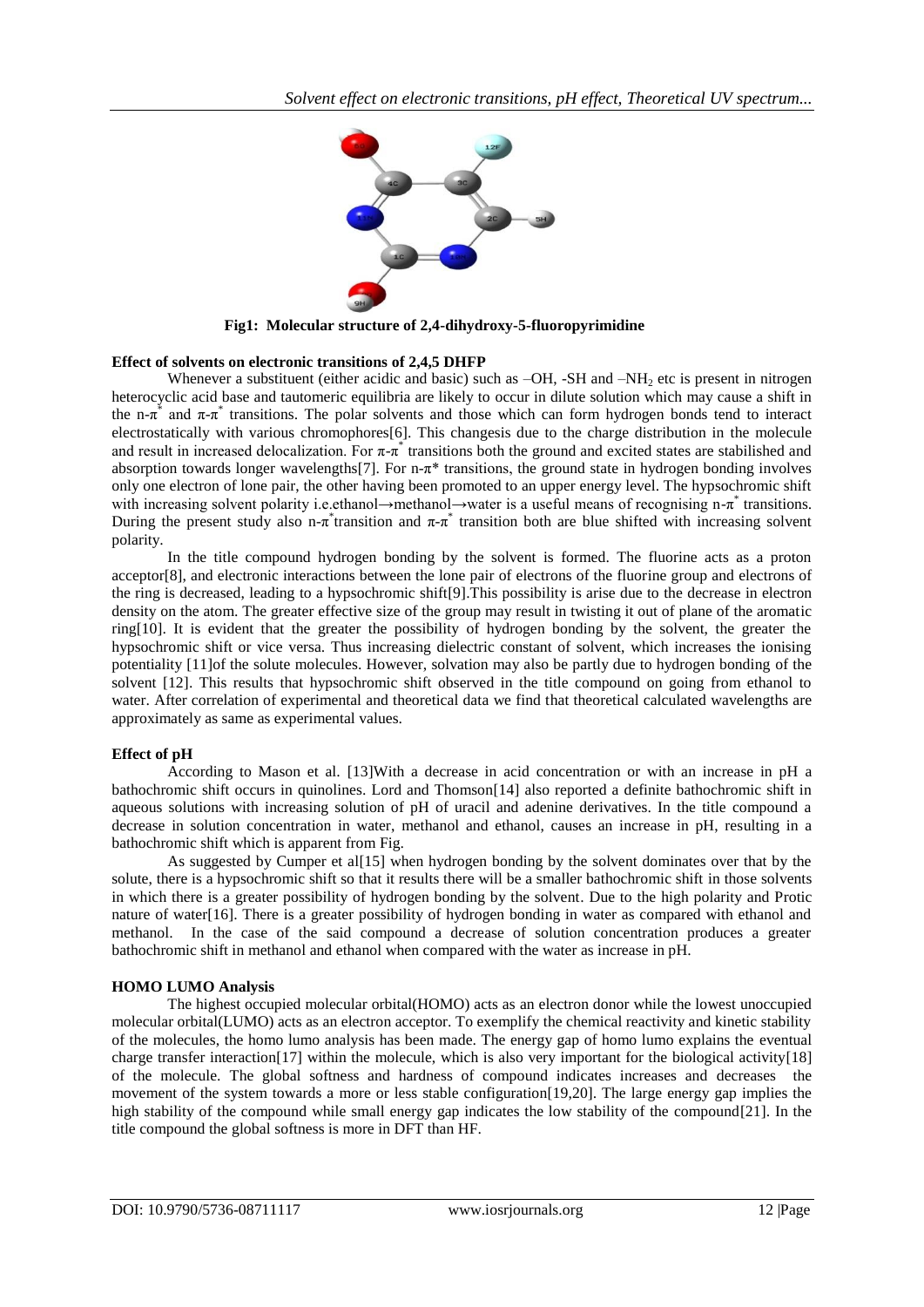# **Mulliken Charge**

Mulliken charges provide a mean of estimating partial atomic charges from calculation , particularly those based on the linear combination of atomic orbitals[22,23]. Mulliken charges help to rationalize observed chemical behaviour of atoms. It can show the large spurious change as the molecular configuration is changed. Atomic charges play an important role in quantum chemistry[24]. The behaviour of certain classes of molecules, which do not confirm to classical pattern of ionic, covalent and coordination of hydrogen bonding[25] components are explained by Mulliken charge transfers. In the title compound both fluorine and nitrogen atom consist negative charges both in HF and DFT methods which shows the intramolecular interaction in solid form.

| Solvent  | DС   | $RI^*$ | Assignments and corresponding Wavelength<br>$\lambda$ (nm) |           |            |
|----------|------|--------|------------------------------------------------------------|-----------|------------|
|          |      |        | $n - \pi$                                                  | $\pi-\pi$ | $n-\sigma$ |
| Ethanol  | 25.0 | 1.3773 |                                                            | 243       |            |
|          |      |        | $\overline{\phantom{0}}$                                   | 270       | -          |
| Methanol | 32.0 | 1.3362 | 322                                                        | 206       |            |
| Water    | 80.5 | .3380  | 333                                                        | 196       |            |

# **Table 1: Experimental absorption data of 2,4-dihydroxy-5-fluoropyrimidine**

\*Dielectric constant

\*\*Refractive index

#### **Table 2: Theoretical absorption data of 2,4-dihydroxy-5-fluoropyrimidine using HF/6-31++G(d,p)**

| <b>Excited</b> levels  | CI Expansion<br>Coefficient | $-1$<br><b>Excitation Energy</b> | Wavelength<br>$\lambda$ (nm) | <b>Oscillation Strength</b> |
|------------------------|-----------------------------|----------------------------------|------------------------------|-----------------------------|
|                        |                             | Ethanol                          |                              |                             |
| <b>Excited State 4</b> |                             |                                  |                              |                             |
| $32 \rightarrow 35$    | 0.11519                     | 4.9554                           | 250.20                       | 0.0044                      |
| <b>Excited State 5</b> |                             |                                  |                              |                             |
| $31 \rightarrow 37$    | $-0.20461$                  | 5.8004                           | 213.75                       | 0.0896                      |
| $33 \rightarrow 36$    | 0.10013                     | ÷.                               | $\overline{a}$               |                             |
| <b>Excited State 6</b> |                             |                                  |                              |                             |
| $30 \rightarrow 37$    | $-0.13681$                  | 6.2671                           | 197.83                       | 0.0007                      |
| $32 \rightarrow 37$    | $-0.22171$                  |                                  | $\overline{\phantom{a}}$     |                             |
|                        |                             | Methanol                         |                              |                             |
| <b>Excited State 4</b> |                             |                                  |                              |                             |
| $32 \rightarrow 35$    | 0.11416                     | 4.9650                           | 249.72                       | 0.0043                      |
| <b>Excited State 5</b> |                             |                                  |                              |                             |
| $31 \rightarrow 37$    | $-0.20440$                  | 5.8084                           | 213.75                       | 0.0881                      |
| $33 \rightarrow 36$    | 0.10672                     | $\overline{a}$                   |                              | ٠                           |
| <b>Excited State 6</b> |                             |                                  |                              |                             |
| $30 \rightarrow 37$    | $-0.13629$                  | 6.2710                           | 197.71                       | 0.0007                      |
| $31 \rightarrow 37$    | $-0.22181$                  | $\sim$                           |                              |                             |
| Water                  |                             |                                  |                              |                             |
| <b>Excited State 4</b> |                             |                                  |                              |                             |
| $32 \rightarrow 35$    | 0.11121                     | 4.9831                           | 248.81                       | 0.0043                      |
| <b>Excited State 5</b> |                             |                                  |                              |                             |
| $31 \rightarrow 37$    | $-0.20340$                  | 5.8220                           | 212.96                       | 0.0897                      |
| $33 \rightarrow 36$    | ÷.                          | ÷.                               | $\overline{\phantom{a}}$     | $\overline{\phantom{a}}$    |
| <b>Excited State 6</b> |                             |                                  |                              |                             |
| $30 \rightarrow 37$    | 0.13525                     | 6.2697                           | 197.75                       | 0.0008                      |
| $31 \rightarrow 37$    | 0.22198                     | ٠                                | $\overline{\phantom{a}}$     | ٠                           |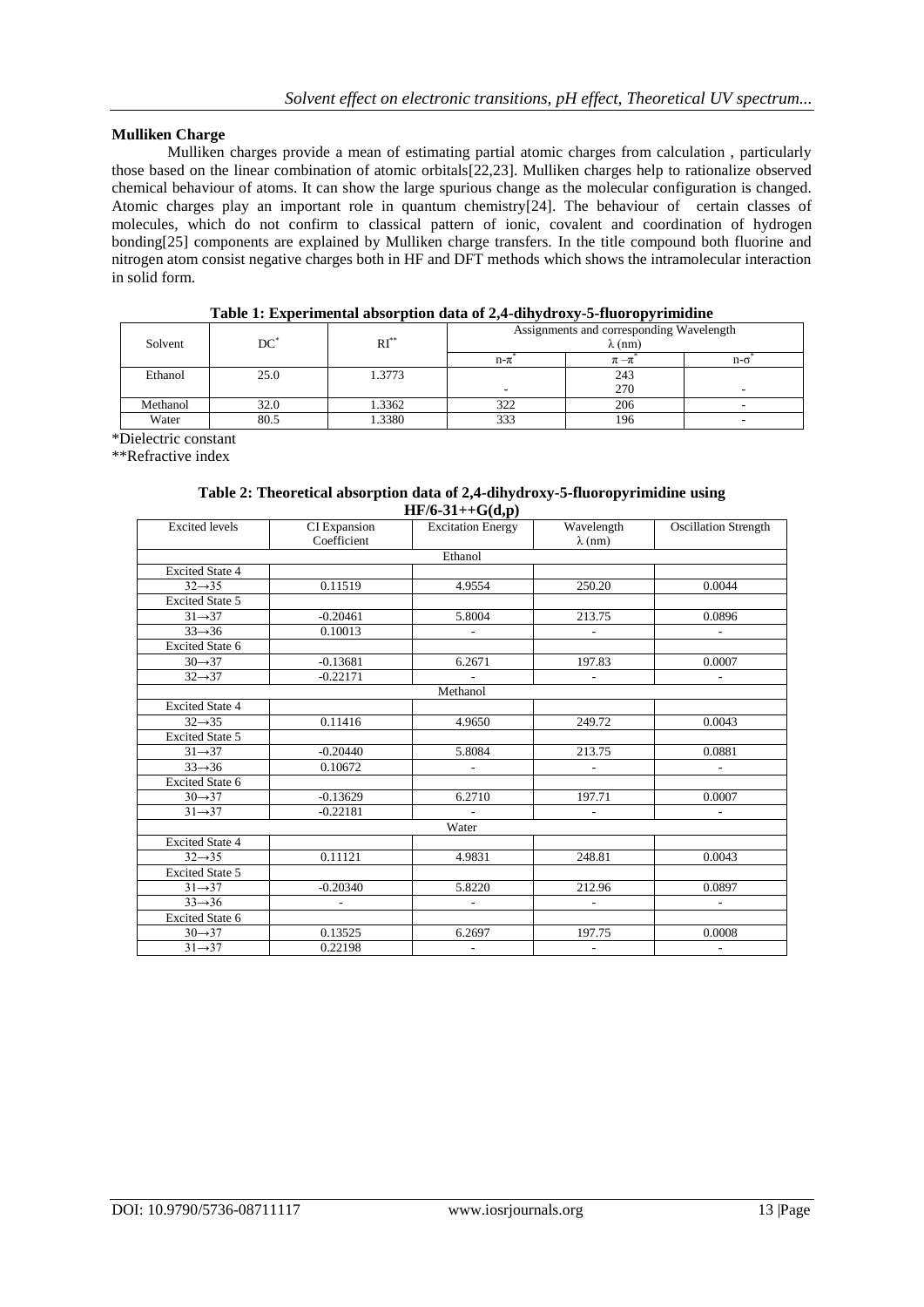| $DFT/6-31++G(d,p)$     |                             |                          |                              |                             |
|------------------------|-----------------------------|--------------------------|------------------------------|-----------------------------|
| <b>Excited Level</b>   | CI Expansion<br>Coefficient | <b>Excitation Energy</b> | Wavelength<br>$\lambda$ (nm) | <b>Oscillation Strength</b> |
|                        |                             | Ethanol                  |                              |                             |
| <b>Excited State 4</b> |                             |                          |                              |                             |
| $33 \rightarrow 34$    | 0.68922                     | 4.4029                   | 280.61                       | 0.0043                      |
| <b>Excited State 5</b> |                             |                          |                              |                             |
| $33 \rightarrow 35$    | 0.67453                     | 4.6052                   | 269.23                       | 0.0002                      |
| <b>Excited State 6</b> |                             |                          |                              |                             |
| $31 \rightarrow 35$    | 0.24985                     | 4.8897                   | 253.56                       | 0.0727                      |
| $32 \rightarrow 34$    | 0.60684                     |                          |                              |                             |
|                        |                             | Methanol                 |                              |                             |
| <b>Excited State 4</b> |                             |                          |                              |                             |
| $33 \rightarrow 34$    | 0.68920                     | 4.4094                   | 281.18                       | 0.0042                      |
| <b>Excited State 5</b> |                             |                          |                              |                             |
| $33 \rightarrow 35$    | 0.67452                     | 4.6109                   | 268.89                       | 0.0002                      |
| <b>Excited State 6</b> |                             |                          |                              |                             |
| $31 \rightarrow 35$    | 0.25119                     | 4.8955                   | 253.26                       | 0.0714                      |
| $32 \rightarrow 34$    | 0.60655                     |                          |                              |                             |
|                        |                             | Water                    |                              |                             |
| <b>Excited State 4</b> |                             |                          |                              |                             |
| $33 \rightarrow 34$    | 0.68922                     | 4.4203                   | 280.49                       | 0.0042                      |
| <b>Excited State 5</b> |                             |                          |                              |                             |
| $33 \rightarrow 35$    | 0.67456                     | 4.6211                   | 268.30                       | 0.0002                      |
| <b>Excited State 6</b> |                             |                          |                              |                             |
| $31 \rightarrow 35$    | 0.25118                     | 4.9053                   | 252.75                       | 0.0727                      |
| $32 \rightarrow 34$    | 0.60736                     | ÷                        |                              | ۰                           |

# **Table 3: Theoretical absorption data of 2,4-dihydroxy-5-fluoropyrimidine using**

# **Table 4: Mulliken Charges of Atoms**

| Atoms          | -<br>$HF/6-31++G(d,p)$ | $DFT/6-31++G(d,p)$ |
|----------------|------------------------|--------------------|
| 1 <sup>C</sup> | 0.497033               | 0.313133           |
| 2C             | 0.131772               | 0.079243           |
| 3C             | 0.274046               | 0.338703           |
| 4C             | 0.455234               | 0.239557           |
| 5H             | 0.259595               | 0.236739           |
| 60             | $-0.612092$            | $-0.534635$        |
| 7H             | 0.485475               | 0.470160           |
| 80             | $-0.621654$            | $-0.535297$        |
| 9H             | 0.482839               | 0.465458           |
| 10N            | $-0.430074$            | $-0.336871$        |
| 11N            | $-0.489786$            | $-0.385359$        |
| 12F            | $-0.432389$            | $-0.350830$        |

# **Table 5: HOMO LUMO Analysis of 2,4-dihydroxy-5-fluoropyrimidine**

| Parameters                  | $HF/6-31++G(d,p)$ | $DFT/6-31++G(d,p)$ |
|-----------------------------|-------------------|--------------------|
| $E_{HOMO}$                  | $-0.38430$        | $-0.28123$         |
| $E_{LUMO}$                  | 0.04300           | $-0.06845$         |
| Energy Gap                  | 0.4333            | 0.2127             |
| <b>Chemical Potential</b>   | $-0.16765$        | 0.17484            |
| <b>Global Hardness</b>      | 0.21665           | 0.10635            |
| Electronegativity           | 0.16765           | $-0.17487$         |
| Global softness             | 4.61573           | 9.40214            |
| <b>Ionisation Potential</b> | 0.38430           | 0.28123            |



# **Fig2: Intermolecular and Intra molecular Hydrogen Bonding in 2,4-Dihydroxy-5-Fluoropyrimidine**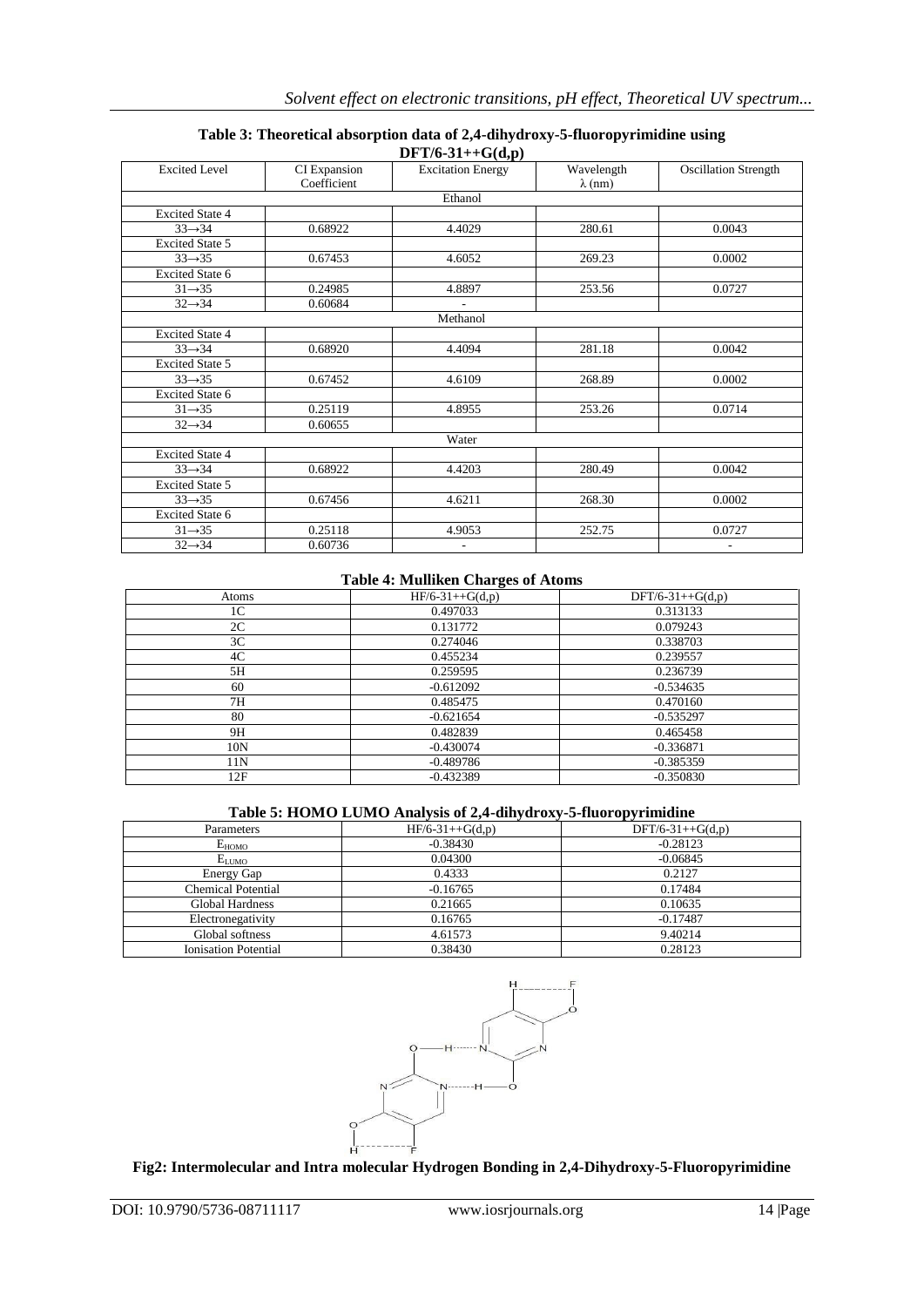

**Fig3: Hydrogen Bonding by the Solvent in 2,4-dihydroxy-5-Fluoropyrimidine**



**Fig4: Ultraviolet Absorption spectra of 2,4-Dihydroxy-5-fluoropyrimidine in water(-), methanol(-x-x) and ethanol(----)**



**Fig5: Ultraviolet absorption spectra of 2,4-Dihydroxy-5-fluoropyrimidine in Ethanol at concentration.0010%(-), .0005%(---) and .00025%(-x-x)**



**Fig6: Ultraviolet Absorption Spectra of 2,4-Dihydroxy-5-Fluoropyrimidine in Water at concentration .0010%(-), .0005%(---), and .00025%(-x-x)**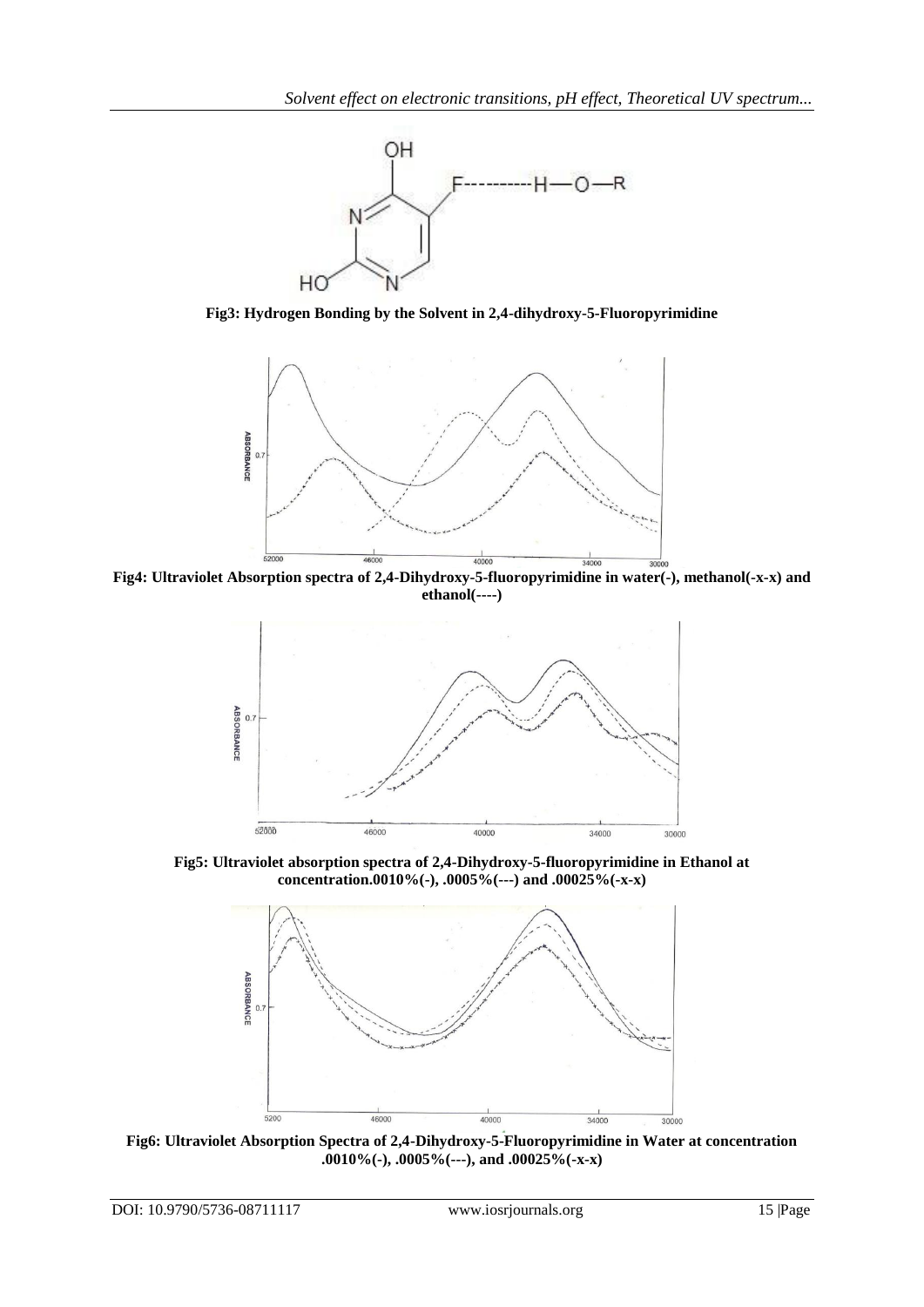

**Fig7: Ultraviolet Absorption spectra of 2,4-Dihydroxy-5-fluoropyrimidine in Methanol at concentration .0010%(-), .0005%(- - -) and .00025%(-x-x)** 



**FIG8: HOMO LOMO Images of 2,4-Dihydroxy-5-fluoropyrimidine in various solvents using HF/6- 31++G(d,p) method**